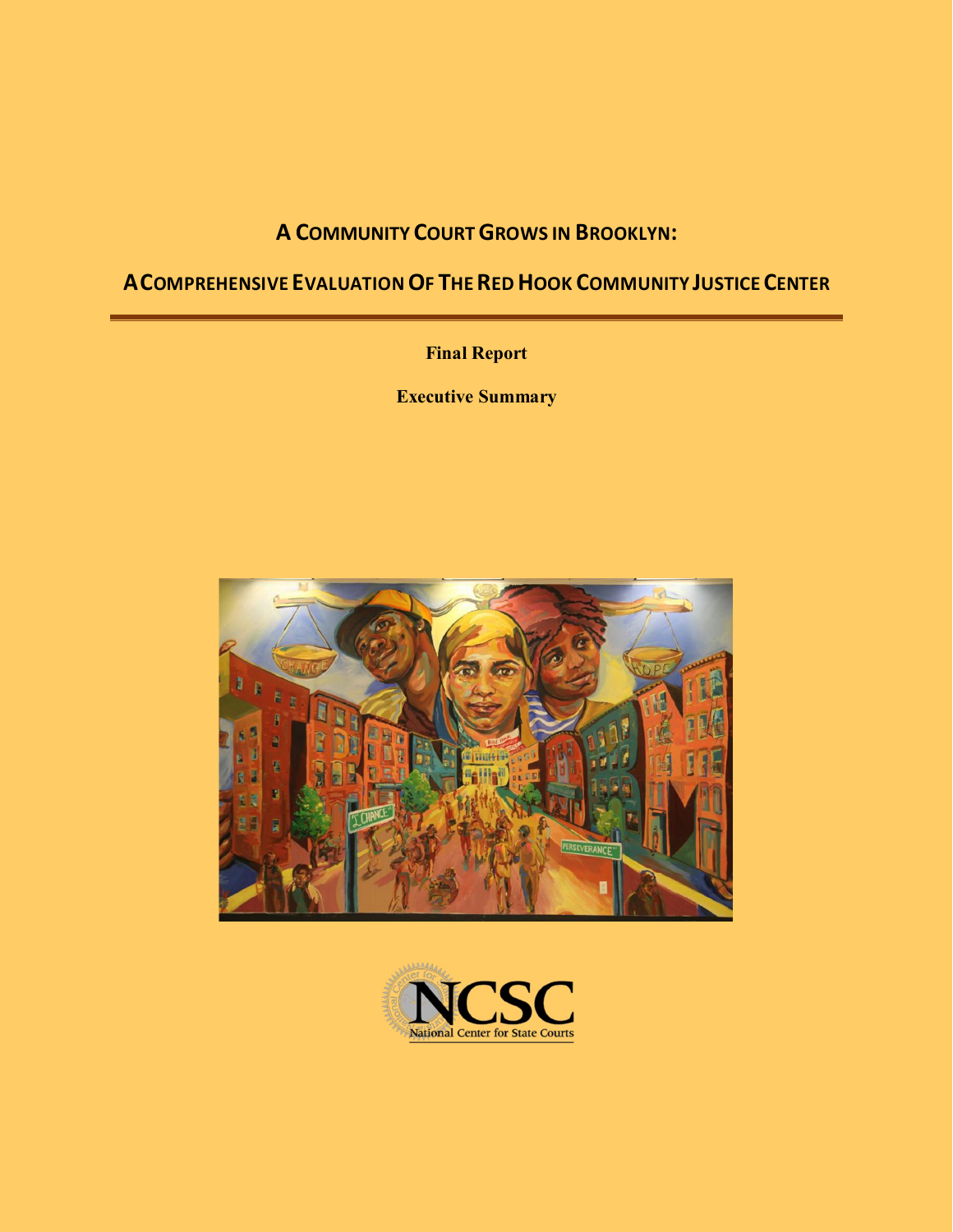#### **Authors:**

Cynthia G. Lee, National Center for State Courts Fred L. Cheesman, II, National Center for State Courts David B. Rottman, National Center for State Courts (Project Director) Rachel Swaner, Center for Court Innovation Suvi Lambson, Center for Court Innovation Mike Rempel, Center for Court Innovation Ric Curtis, John Jay College

## **Contributors:**

John Jay College Avi Bornstein Anthony Marcus Sarah Rivera

National Center for State Courts Jordan Bowman Scott Graves

This project was supported by Award No. 2009-IJ-CX-0016 awarded by the National Institute of Justice, Office of Justice Programs, U.S. Department of Justice. The opinions, findings and conclusions or recommendations expressed in this publication/program/exhibition are those of the author(s) and do not necessarily reflect those of the Department of Justice.

## *Cover image by Gene Sorkin, Youth Programs Office, Red Hook Community Justice Center*

#### **Recommended citation:**

Lee, C.G., F. Cheesman, D. Rottman, R. Swaner, S. Lambson, M. Rempel & R. Curtis (2013) *A Community Court Grows in Brooklyn***:** *A Comprehensive Evaluation of the Red Hook Community Justice Center*. Williamsburg VA: National Center for State Courts.

*November, 2013*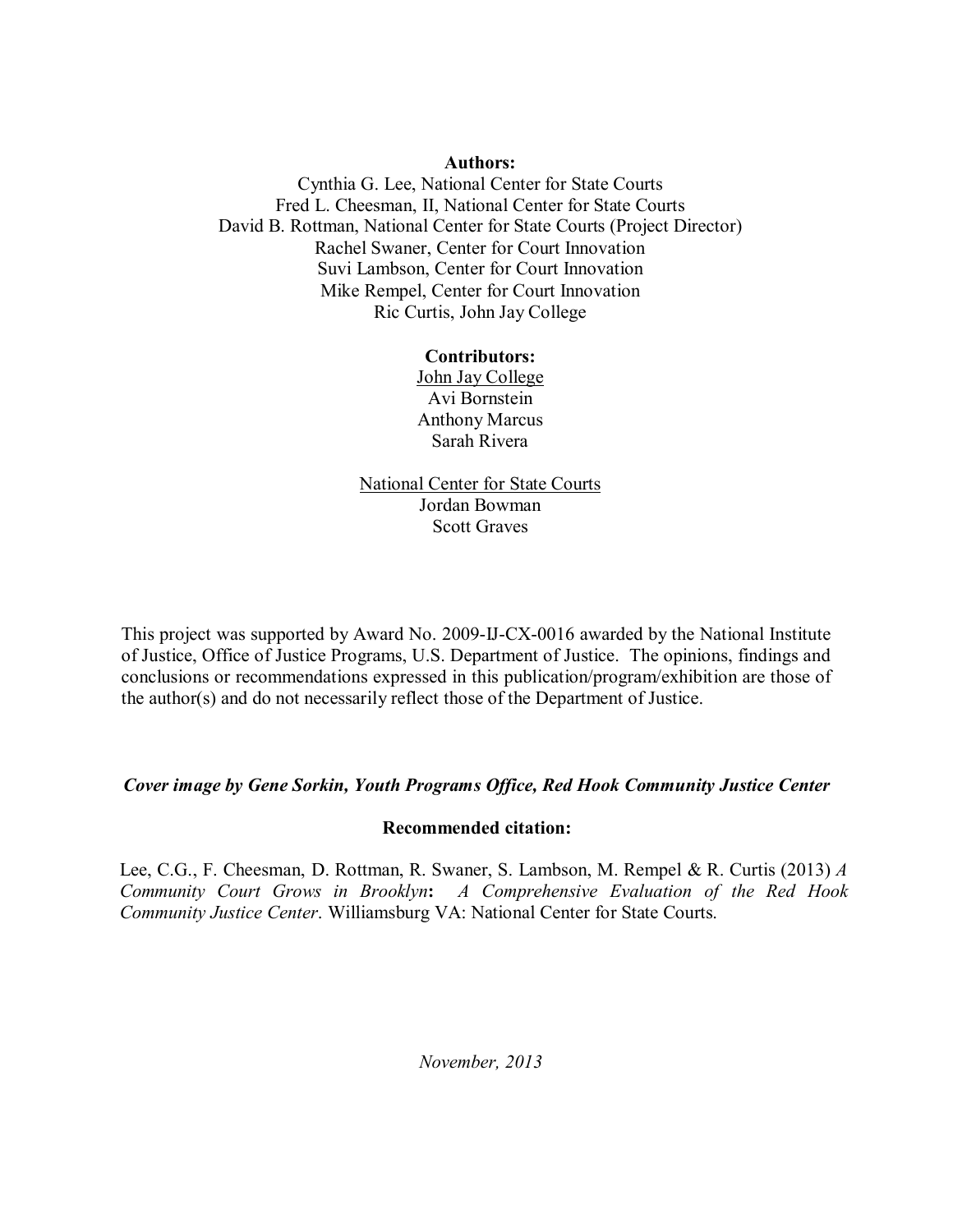## **A COMMUNITY COURT GROWS IN BROOKLYN: A COMPREHENSIVE EVALUATION OF THE RED HOOK COMMUNITY JUSTICE CENTER**

#### **EXECUTIVESUMMARY**

## **Introduction**

In 1993, the first community court was established in the Midtown Manhattan neighborhood of New York City. Nearly two decades later, at least 70 community courts are in operation around the world. Community courts are a type of "problem-solving court" that seeks to address crime, public safety, and quality of life problems at the neighborhood level. Unlike other problemsolving courts, such as drug, mental health, or domestic violence courts, community courts do not specialize in one particular problem. Rather, the goal of community courts is to address the multiple problems and needs that contribute to social disorganization in one or more target neighborhoods. For this reason, community courts vary widely in response to varying local needs, conditions, and priorities; but most community courts share several key features:

- 1. *Individualized Justice:* Community courts base judicial decision-making on access to a wide range of information about defendants.
- 2. *Expanded Sentencing Options:* Community courts have available an enhanced range of community and social service diversion and sentencing options, some of which are co-located at the court and some of which involve referrals to community-based providers; conversely, community courts seek a corresponding reduction in conventional sentences such as jail, fines, and time served.
- 3. *Varying Mandate Length:* Community courts develop a multi-track system, in which a (typically small) proportion of defendants receives medium- or long-term judicially supervised treatment for drug addiction, mental illness, or other problems, while the majority of defendants receive short-term social or community service sanctions, typically five days or less in length.
- 4. *Offender Accountability:* Community courts emphasize immediacy in the commencement of community or social service mandates and strict enforcement of these mandates through the imposition of further sanctions in response to noncompliance.
- 5. *Community Engagement:* Community courts establish a dialogue with community institutions and residents, including obtaining community input in identifying target problems and developing programs.
- 6. *Community Impacts:* Community courts seek community-level outcomes, such as reductions in neighborhood crime or repairing conditions of disorder through community service.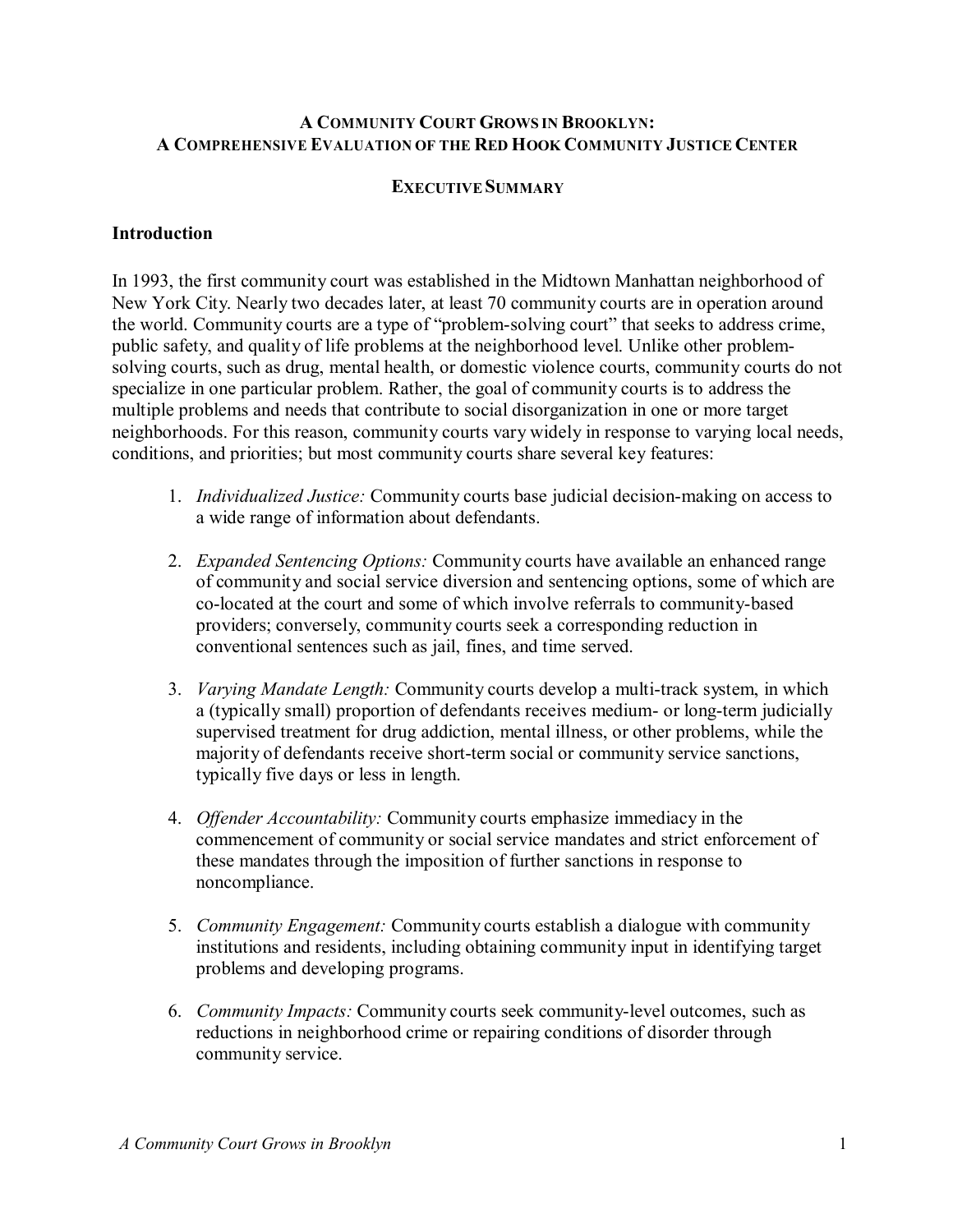In 2009, the National Institute of Justice funded the first comprehensive independent evaluation of the Red Hook Community Justice Center, a multijurisdictional community court located in the physically and socially isolated neighborhood of Red Hook, Brooklyn. The Justice Center is a well-established community court that has served as a model for other community courts around the world since its opening in 2000. Conducted by the National Center for State Courts in partnership with the Center for Court Innovation and the John Jay College of Criminal Justice, this evaluation represents a rigorous multi-method investigation into the impact of the Justice Center on crime, incarceration, and costs; the mechanisms by which the Justice Center produces these impacts; and the ways that policymakers and court planners in other jurisdictions can adapt the Justice Center's model to their own communities.

# **The Red Hook Community Justice Center Model**

Housed in a renovated schoolhouse near the Brooklyn waterfront miles away from Brooklyn's centralized criminal courthouse, the Red Hook Community Justice Center is the product of an ongoing partnership among the New York State Unified Court System, the Center for Court Innovation, the Kings County (Brooklyn) District Attorney's Office, the Legal Aid Society of New York, the City of New York, and other governmental and nonprofit organizations. The Justice Center handles misdemeanors, summonses for non-traffic violations, and juvenile delinquency cases that originate in Red Hook and several surrounding neighborhoods. By focusing on minor offending in particular, the Justice Center seeks to test elements of the "broken windows" theory, which posits that taking low-level crime seriously can help to deter more serious criminal behavior. The Justice Center also hears landlord-tenant cases involving residents of public housing projects in Red Hook; and operates community and youth programs aimed at improving the quality of life for Red Hook residents.

The primary stated goals of the project are to reduce crime and improve quality of life in the Red Hook neighborhood. The Red Hook model is designed to achieve these goals through three separate but interrelated mechanisms: *deterrence*, *intervention*, and enhanced *legitimacy* of the justice system.

- 1. *Deterrence:* The certainty of meaningful punishment is designed to deter criminal behavior. The Justice Center aims to increase the proportion of low-level offenders who receive community and social service sentences and to decrease the proportion of offenders who "walk" without meaningful consequences for their actions. The Justice Center also uses enhanced monitoring and follow-up sanctions for noncompliance by individual defendants and uses youth and community outreach programs to address conditions of disorder in the Red Hook neighborhood, further deterring crime.
- 2. *Intervention*: For juveniles and a small proportion of adult defendants, the Justice Center provides judicially supervised treatment for drug abuse and other underlying criminogenic needs. The Justice Center also provides voluntary social services to walkin clients and offers programs such as youth court, internships, and arts programs that are designed to provide Red Hook youth with opportunities for positive development.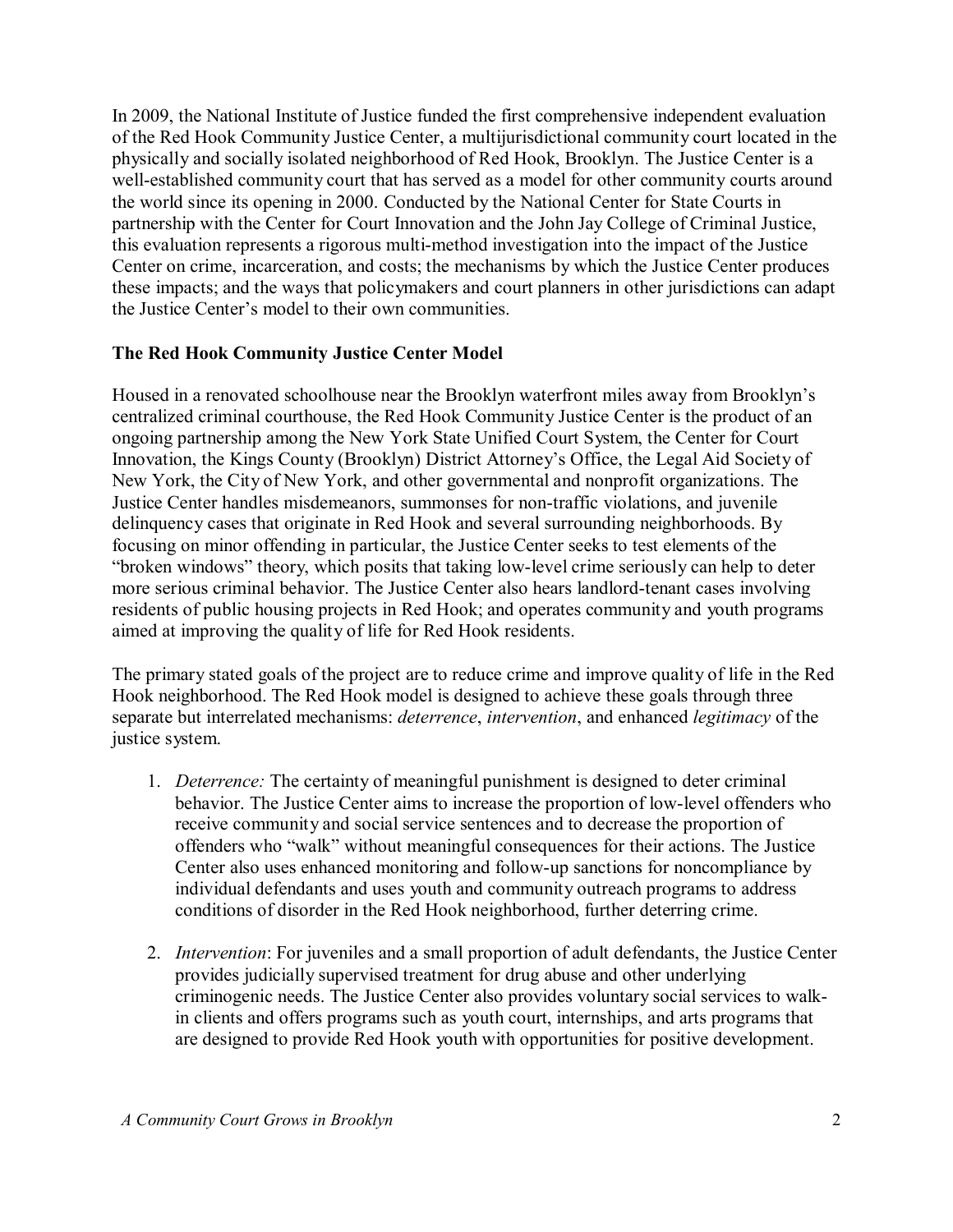3. *Legitimacy*: The Justice Center seeks to secure voluntary compliance by making decisions through a process perceived as procedurally just. Procedural justice is present when people perceive they have experienced a decision-maker or decision-making institution that accords them respect, is neutral, offers an opportunity to participate, and has trustworthy motives. Perceptions of procedural justice lead to a belief that the decision-maker has a moral claim on compliance—in other words, the decision-maker has legitimacy. The desire to be seen as legitimate underlies the Justice Center's housing court operation, youth and community programs, and extensive cultivation of close ties to residents and community institutions. These steps are intended to strengthen residents' affective ties to the community and commitment to obey the law.

# **Research Questions**

The evaluation employs a variety of qualitative and quantitative research methods to address the following questions:

- 1. *Model Fidelity:* Was the Justice Center implemented according to plan?
- 2. *Community Perceptions:* What knowledge and perceptions do offenders and community residents have of the Justice Center?
- 3. *Quantifiable Changes:* What differences did the Justice Center make on sanctioning, recidivism among adult and juvenile offenders, and arrest rates in the catchment area?
- 4. *Cost Savings:* How do the costs and benefits of processing adult criminal cases at the Justice Center compare with the costs and benefits of traditional case processing?
- 5. *Mechanisms of Change:* Through what mechanisms (deterrence, intervention, and/or legitimacy) did the Justice Center achieve any reductions in recidivism and arrests?

# **Research Methods and Data**

*Process Evaluation*: To examine how the Justice Center was implemented, the research team relied on a diverse range of data sources, including 52 structured group and individual interviews with court staff and stakeholders carried out over five site visits; observation of courtroom activities and staff meetings; extensive document review; and analysis of case-level data, including all adult criminal cases and some juvenile delinquency cases processed at the Justice Center from 2000 through 2009.

*Ethnographic Analysis*: Conducted in 2010, the analysis featured extensive street and courtroom observations; a door-to-door survey of 107 Red Hook residents; and offender interviews using Respondent-Driven Sampling methods with 100 Red Hook and 100 Sunset Park residents, all of whom had prior cases heard at the Justice Center, the downtown criminal court, or both.

*Sanctioning and Recidivism Analysis*: Samples of about 1,500 cases each were drawn from cases disposed in 2008 at the Justice Center and downtown criminal courts. The data set included rearrests over at least a two-year window. The juvenile delinquency analysis compared 102 cases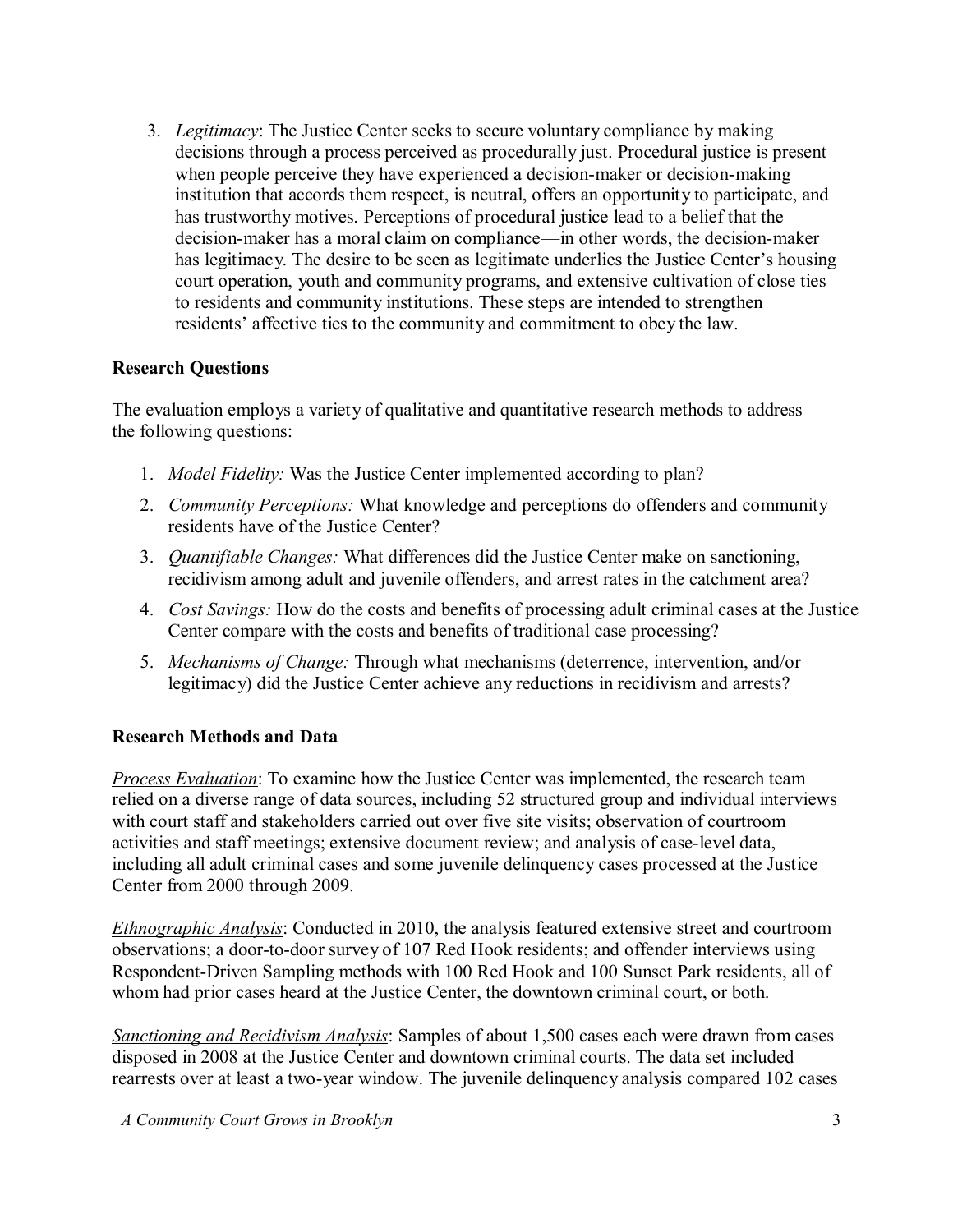processed at the Justice Center and arising from arrests between 2006 and 2008 and a comparison group processed in the Kings County family court during the same time period. Both analyses used propensity score adjustments to correct for differences in the original, baseline samples attributable to offense or offender characteristics. Analyses included Kaplan-Meier and Cox multivariate survival methods.

*Arrest Trends*: Monthly arrests per precinct within or adjacent to the Justice Center's catchment area were examined to determine if the opening of the Justice Center was associated with a change in subsequent arrest trends in the catchment area Red Hook area were different from those observed in adjacent police precincts.

*Cost-Efficiency Evaluation*: The costs to taxpayers were compared with the monetary value of some of the program's benefits, including community restitution provided through community service and reductions in victimization due to decreased recidivism among adult misdemeanor defendants. Data sources included the Justice Center's operating budget, impact evaluation data, and standard estimates of victimization costs.

# **Overview of Findings**

## Fidelity to the Program Plan

 *General Fidelity:* The Justice Center has been implemented largely in accordance with its program theory and project plan. The Justice Center secured the resources and staff needed to support its reliance on alternative sanctions, including an in-house clinic and arrangements for drug and other treatment services to be provided by local treatment providers. (See Table A for some of the short-term social services sanctions available to the Justice Center judge). The Justice Center's multi-jurisdictional nature, as well as many of its youth and community programs, evolved in direct response to concerns articulated in focus groups during the planning process, reflecting a stated intention to learn of and implement community priorities.

| SANCHONS AL IXILCJU                 |                      |
|-------------------------------------|----------------------|
| <b>Class</b>                        | Length               |
| Treatment Readiness Program (TRP)   | 2 hours              |
| TRP: Spanish                        | $1\frac{1}{2}$ hours |
| Marijuana Group                     | 2 hours              |
| <b>Anger Management Group</b>       | $1\frac{1}{2}$ hours |
| Anger Management: Spanish           | 2 hours              |
| Life Skills                         | 2 hours              |
| <b>Conflict Resolution Workshop</b> | hour                 |

| <b>Table A. Classes Taught as Social Service</b> |  |  |
|--------------------------------------------------|--|--|
| <b>Sanctions at RHCJC</b>                        |  |  |

 *Caseload:* The Justice Center processes a variety of misdemeanor and summons cases from the catchment area. There are some departures from original caseload expectations,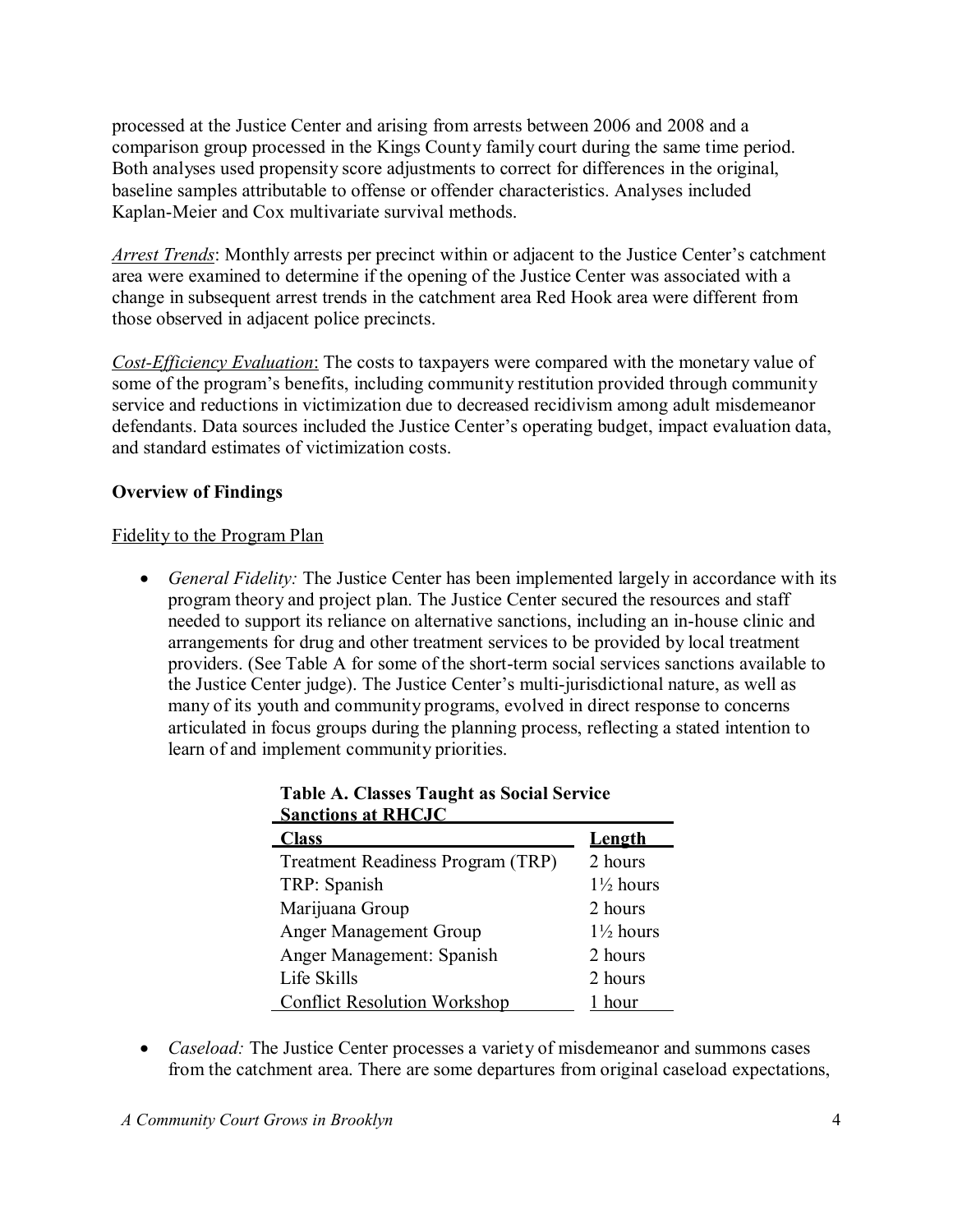however. For example, one-third of the defendants arrested in the catchment area on weekdays never make it to the Justice Center as intended and instead have their cases heard at the downtown Kings County Criminal Court. As a result, these local offenders do not receive the benefit of the policies and resources unique to the Justice Center.

## Community Perceptions

- *Community Engagement:* Community outreach initiatives, such as leading efforts to reclaim nearby Coffey Park from drug dealers and implementing a court-sponsored baseball league, are aimed at building community institutions and strengthening residents' affective ties to the community and normative commitment to obey the law. Other programs, such as youth court, youth art programs, and internships, are intended to provide local youth with positive development opportunities. Based on interviews with local residents and community leaders, the Justice Center's efforts at community engagement were highly successful. Public housing residents in Red Hook tend to be particularly familiar with the Justice Center and its programs, whereas knowledge and experience of the Justice Center were somewhat weaker in the areas of Red Hook dominated by private housing and further attenuated in the outlying neighborhoods of the catchment area. Red Hook residents perceive the Justice Center not as an outpost of city government, but as a homegrown community institution.
- *The Role of Housing Court:* The Justice Center's jurisdiction over landlord-tenant disputes became a key element in the court's ability to meet its objectives. Although the housing court's caseload is low, the ethnographic analysis underscored the importance of the judge's involvement in housing cases—especially his highly visible practice of personally inspecting conditions in Red Hook's public housing—in creating the perception that the Justice Center is committed to protecting residents' rights.

# Changes in Sanctioning

- *Sentencing Changes:* The Justice Center immediately and consistently met its objectives of developing a pattern of sentencing dramatically different from what prevails in the downtown courts. Fewer defendants receive jail sentences at Red Hook than in the comparison group. Compared to the downtown criminal court, the Justice Center increased the use of alternative community or social service sentences (78% at Red Hook versus 22% downtown); decrease the use of jail as a sentence (1% versus 15%); and decreased the proportion of misdemeanor defendants who "walk" (receive a sentence such as a fine or time served) without any ongoing obligation (20% versus 63%). The difference in the distribution of sanctions is pronounced (See Table B, next page).
- *Compliance Monitoring and Jail as Secondary Sanction:* The Justice Center closely monitors compliance with alternative sanctions, reserving jail primarily as a "secondary" sanction to be imposed when a defendant fails to fulfill a social or community service mandate. (Defendants who receive a community or social service sentence at the Justice Center are commonly told up front that they will face jail time should they fail to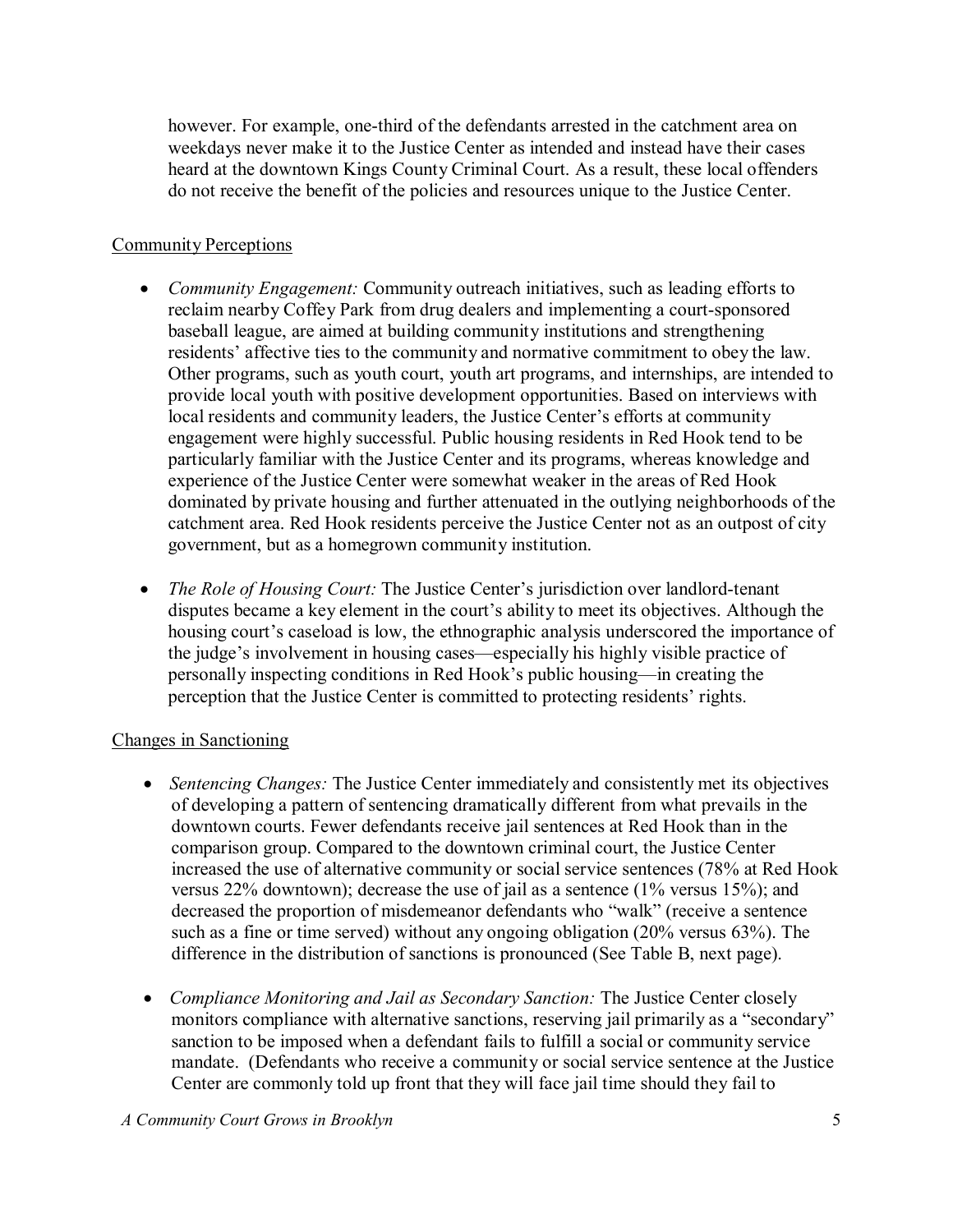comply.) Although the Justice Center used jail as a primary sentence in only 1 percent of cases, when including secondary sanctions, Red Hook ultimately sentenced 7 percent of its defendants to jail compared to 17 percent in the downtown court. In addition, jail sentences imposed at the Justice Center are, on average, much longer than in the downtown court (64 versus 15 days), leading the Justice Center to increase total jail days on net.

|                                                 | Court       |                 |
|-------------------------------------------------|-------------|-----------------|
| <b>Final Disposition*</b>                       | Red<br>Hook | <b>Downtown</b> |
| Adjourned in contemplation of dismissal (ACD)   | 32%         | 27%             |
| <b>Case dismissed</b>                           | 20%         | 22%             |
| Pled guilty/convicted                           | 48%         | 52%             |
| Sentence type (% of convicted)                  |             |                 |
| Jail                                            | $11\%$      | 17%             |
| Conditional Discharge with alternative sanction | 62%         | 20%             |
| Community service                               | 31%         | 10%             |
| Social service**                                | 16%         | 10%             |
| Both community and social service**             | 15%         | $0\%$           |
| Time Served                                     | 5%          | $32\%$          |
| Straight conditional discharge                  | <b>20%</b>  | 26%             |
| Other-Fine, probation, license suspension       | $2\%$       | 5%              |

#### **Table B. Final Disposition by Court for Misdemeanor Cases with Arrests in RHCJC Catchment Area, 2008 Dispositions**

\* N=1564 for Red Hook and 1563 for Downtown

\*\*The percentages of cases dismissed, adjourned in contemplation of dismissal and pled guilty/convicted total to 100%. Social service statistics for downtown cases calculated on the basis of a sample of 2008 adjournments in contemplation of dismissal and conditional discharges.

 *Drug Treatment Mandates:* The Red Hook model envisioned a dual-track system, including both short-term community and social service mandates of about one to five days and longer-term treatment mandates. Approximately 5 percent of Red Hook defendants receive drug treatment mandates of 30 days or longer. Moreover, the RHCJC drug treatment program is loosely structured and highly individualized, lacking standardized policies. This flexibility has value because it individualizes treatment but that gain should be weighed against the potential perception that similarly situated offenders are being treated differently. In addition, there is a potential that compliance may decrease because offenders do not know exactly what is expected and what the consequences of violations are.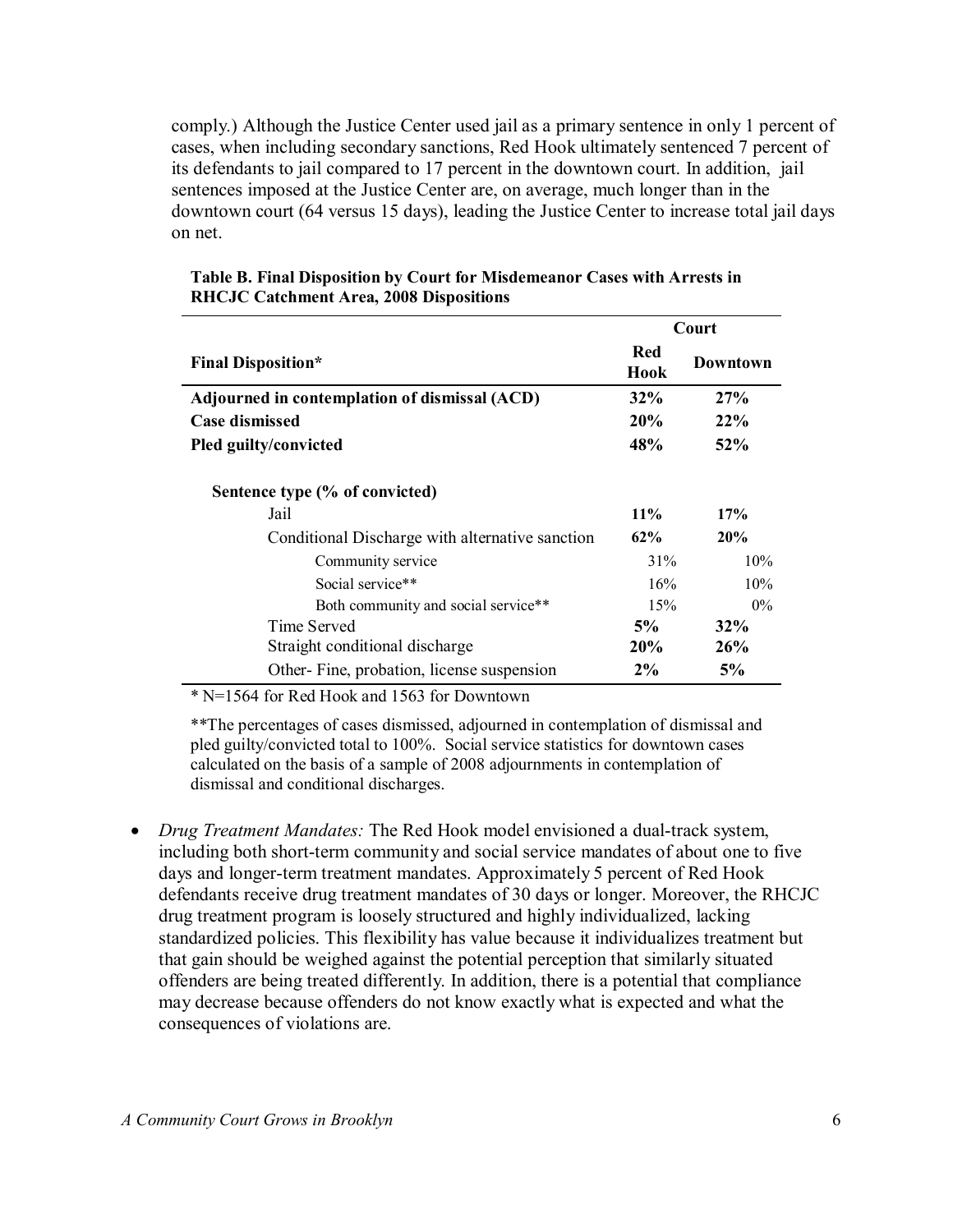*Processing of Juvenile Delinquency Cases:* The Justice Center has succeeded in increasing the proportion of juvenile delinquency cases that are diverted from prosecution and addressed without court involvement through the probation department. The Justice Center approach is currently implemented in other New York City family courts as well. Many delinquency cases that are not diverted at the Justice Center, however, are filed in the downtown Kings County family court rather than at Red Hook, at the discretion of the juvenile prosecutor and due in part to the lengthy average time to disposition among juvenile delinquency cases that remain at Red Hook. As a result, few youth receive the comprehensive services and monitoring available through the Red Hook family court.

### Recidivism Among Adult and Juvenile Offenders

 *Impact on Adult Rearrests:* Adult misdemeanor offenders processed at the Justice Center are to a statistically significant degree less likely to become recidivists than their counterparts processed downtown. Case processing at the Justice Center reduced the probability of rearrest within a two-year period by 10 percent, or 4 percentage points (36% v. 40%). The 10 percent reduction in reoffending is comparable to other proven criminal justice interventions, many of which are of longer duration. Survival analysis confirms that case processing at the Justice Center is associated with a robust and sustained decrease in the probability of recidivism in comparison to traditional misdemeanor case processing (See Figure A below). The Red Hook Community Justice Center is the second community court to report clear success in reducing recidivism rates, replicating similar impacts by a multijurisdictional community court in Melbourne, Australia (whose project design was modeled after Red Hook).

## **Figure A. Cumulative Probability of Survival Without Rearrest by Court for Defendants Arrested in the RHCJC Catchment Area, 2008 Dispositions**



Note: Survivor functions estimated using Kaplan-Meier procedure;  $n = 3,127; 1,331$  failures; CI = confidence interval.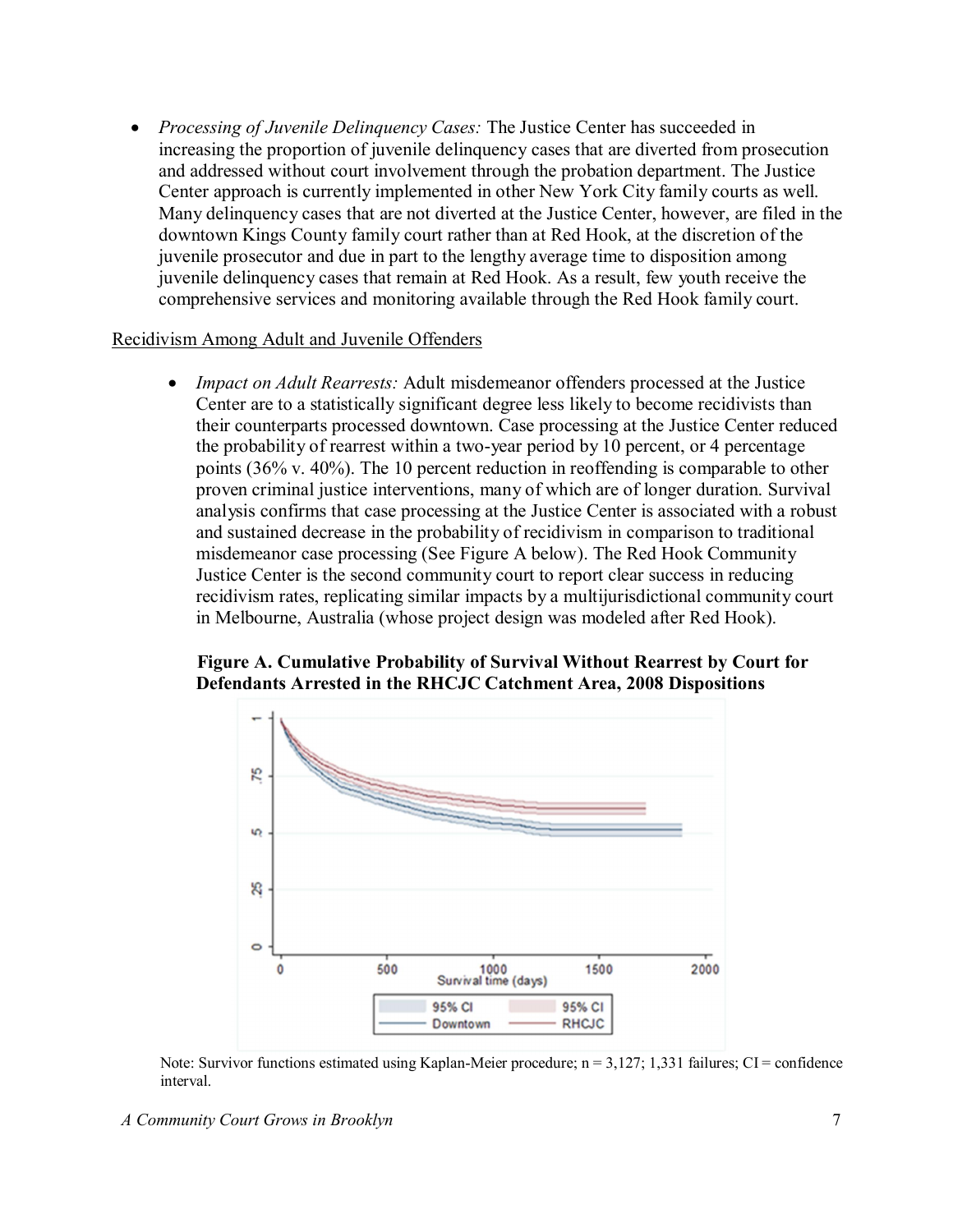*Recidivism in Juvenile Delinquency Cases:* Juvenile delinquency respondents whose cases were processed at Red Hook were 20 percent, or 12 percentage points, less likely to be rearrested within two years than similarly situated juveniles whose delinquency cases were processed in a mainstream family court (48% v. 60%). This difference was not statistically significant, probably due to the small sample size.

# Arrest Trends

 *Reduced Local Arrests:* Around the time of the Justice Center's opening, there were sharp decreases in the levels of both felony and misdemeanor arrests in the catchment area precincts. Subsequently, arrest trends in the catchment area remained relatively stable. Similar patterns are not apparent in the adjacent police precincts, where decreases were not observed at the time of the program's implementation, and arrest patterns remained highly variable throughout the observation period. Although the data do not allow us to establish a causal relationship between the Justice Center's opening and the observed changes in catchment area arrest trends, the timing of the changes and the lack of similar phenomena elsewhere in Brooklyn are striking.

# Cost-Efficiency Analysis

 Continued operation of the Justice Center is cost-efficient from the viewpoint of taxpayers, based on the data available for the evaluation. For each of the 3,210 adult misdemeanor defendants arraigned a the Justice Center in 2008, taxpayers realized an estimated savings of almost \$4,800 per defendant in avoided victimization costs relative to similar cases processed in a traditional misdemeanor court, resulting in more than \$15 million in total savings in avoided victimization costs. When the other costs and benefits are factored into the calculation, the net benefit for the Justice Center was more than \$6.8 million, with savings exceeding the total costs associated with operating the Justice Center by a factor of nearly 2 to 1, evaluators reported. Although full data on the Justice center's costs and benefits, as well as cost data for the comparison court in downtown Brooklyn, were not available, it is highly likely that the Justice Center produces a net benefit to society.

# Mechanism of Change for Reducing Recidivism and Neighborhood Crime

 *Importance of Procedural Justice and Legitimacy:* Quantitative analysis provided no support for either the theories that the Justice Center reduced recidivism (and possibly neighborhood crime rates) through treatment-based interventions or through improved deterrence strategies. Although we cannot link perceptions of procedural justice to specific case outcomes using a case-level data analysis, based on the findings from the process and ethnographic evaluations, improved perceptions of legitimacy procedural justice comprise the most plausible alternative explanation.. Moreover, the Justice Center's commitment to procedural justice is evident not only in the respectful two-way interaction between the judge and each party appearing before him, but also in its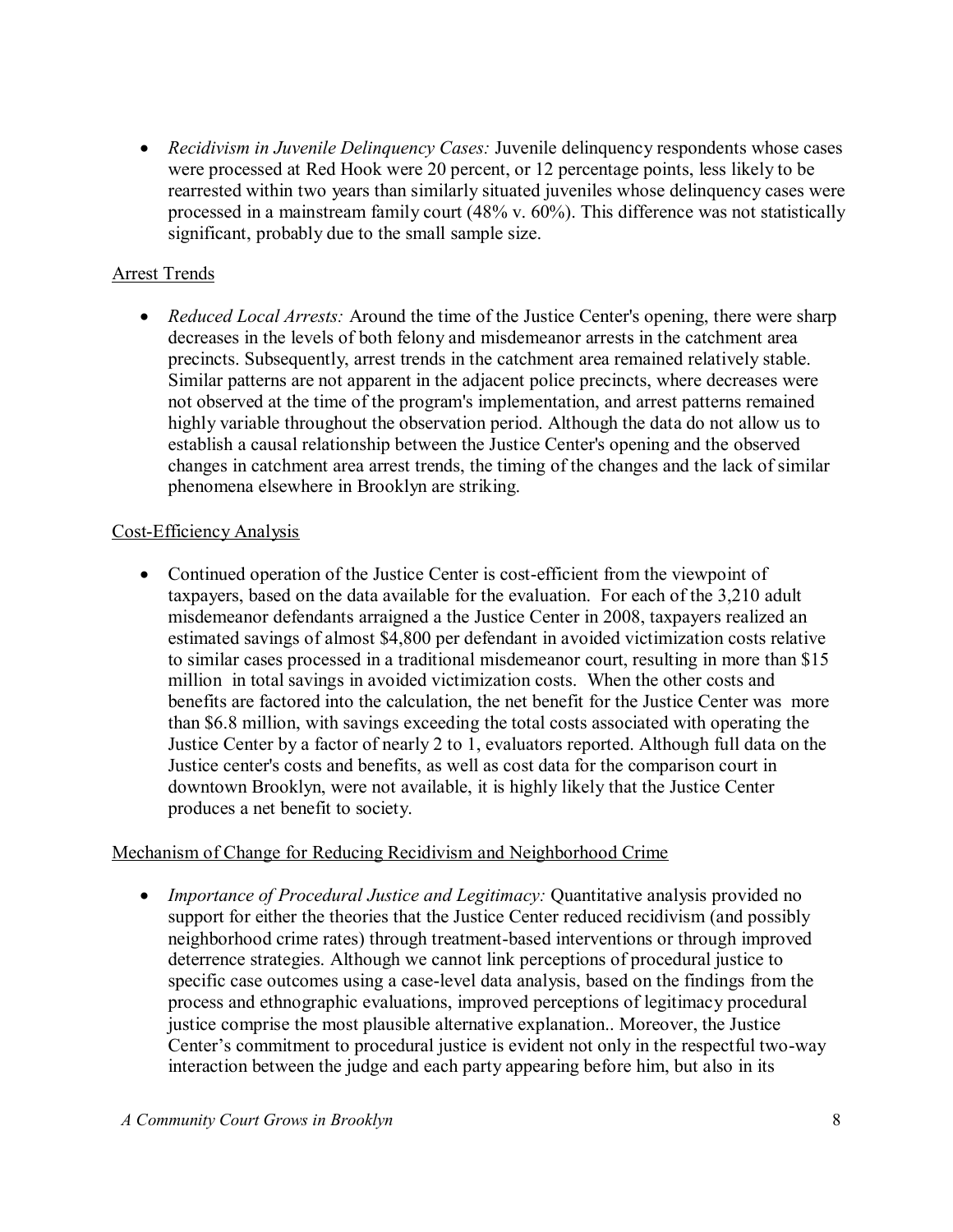physical design; the conduct of its staff; and the efforts of the judge and other Justice Center staff to become a visible, supportive presence in public housing projects and other parts of the Red Hook community. The Justice Center's leaders and staff have cultivated an organizational culture that values procedural justice.

 *Role of Ethnographic Research in Supporting Study Conclusions:* The ethnographic analysis reveals that offenders interviewed in the community perceive a high level of procedural justice in the Justice Center's decision-making processes. The Justice Center's judge and court staff were frequently described as respectful and genuinely concerned about defendants' well-being. Interviews with community leaders support this conclusion. Offenders frequently singled out the judge at the Justice Center for praise, describing his compassion, fairness, and willingness in his decisions to mitigate the unfair and disrespectful treatment that offenders routinely believed they had received from local law enforcement at the earlier arrest stage of case processing. During interviews, offenders reported perceiving greater procedural justice at the Justice Center than in the downtown Brooklyn courts. Taken together, the ethnographic findings suggest that improved interpersonal treatment, including a message of compassion, concern, and interest that distinguishes the Justice Center from the downtown court model.

### **Implications for Policy, Practice, and Research**

The ingredients of a successful community court will vary substantially in response to each community's unique needs. The exact recipe that has allowed the Justice Center to flourish in Red Hook may not prove successful in other communities. Nevertheless, this comprehensive evaluation of the Red Hook Community Justice Center provides several important lessons for policymakers and community court planners, as well as for those interested in applying some community court practices in the context of traditional courts. Key findings include:

*Community courts produce significant changes in sentences and in strategies to motivate compliance.* Consistent with its model, the Justice Center expands the range of sentencing options through the greater use of community or social service sentences than the downtown criminal court. For most defendants, case processing at the Justice Center is characterized by the increased use of alternative sanctions; a decrease in the probability of a "walk" without meaningful consequences; a reduced likelihood of a jail sentence; increased use of secondary jail sentences for initial noncompliance; stricter monitoring and enforcement of the court mandate; and an emphasis on procedural justice in the judge-defendant interaction. Conceivably, many of these changes are achievable either within a community court context or as part of reforms that jurisdictions could choose to implement within centralized court settings.

*Community courts pursue individualized justice in multiple ways.* Individualized treatment interventions do not appear to be the most significant contributor to a community court's role in reducing recidivism. Alternative social service and treatment sanctions are frequently used, but they are mostly brief (one to five days in length) and standardized. Although individualized mandates tailored to meet defendants' criminogenic needs are often cited as a defining feature of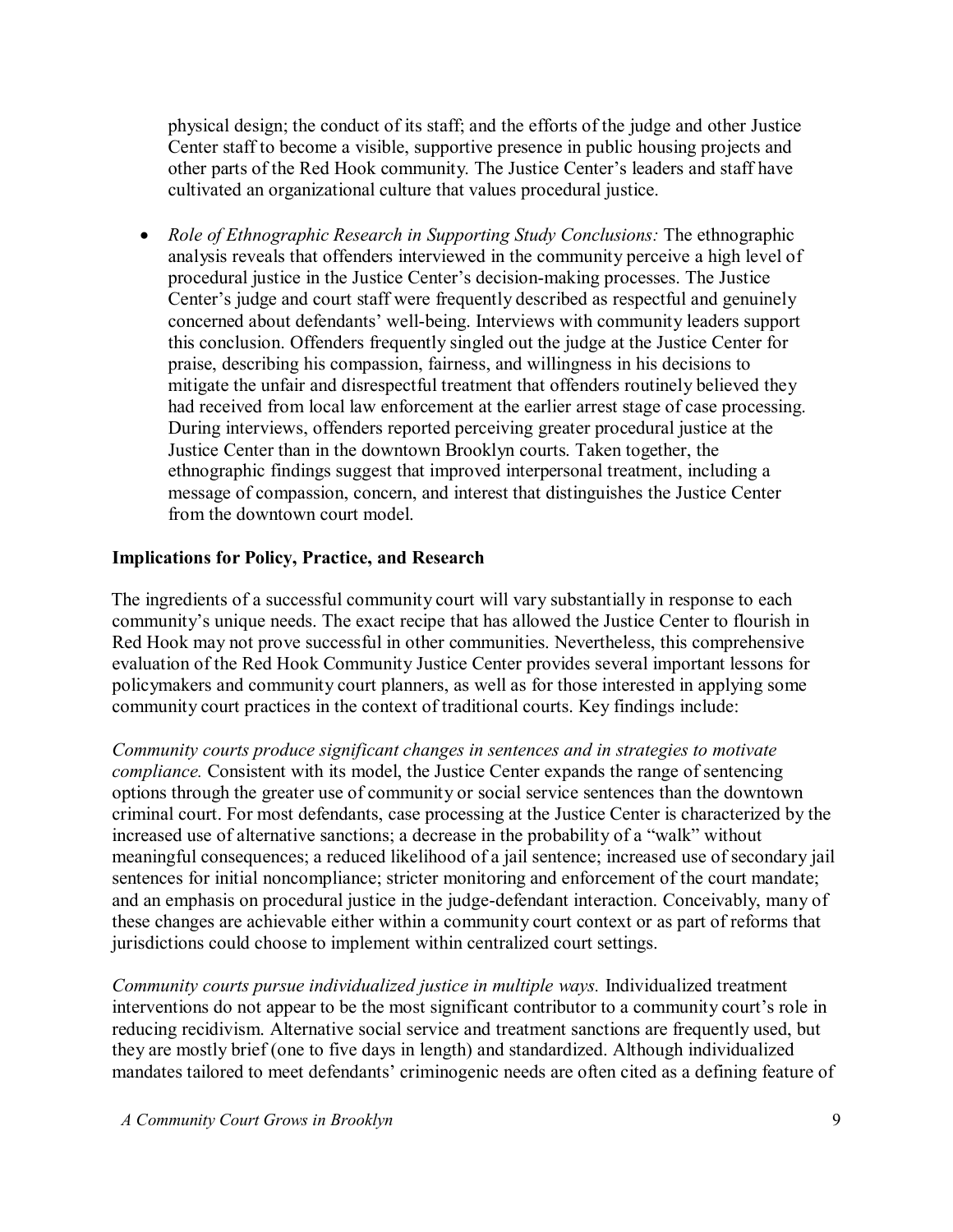community courts, only around 5 percent of defendants at Red Hook are mandated to medium-term drug treatment of 30 days or longer, and there is no evidence that this treatment was effective in reducing recidivism. (The impact evaluation included a separate sub-analysis on the medium-term treatment cases that did not detect a positive impact.) On the other hand, individualized justice in the form of respectful, attentive, and personalized interactions with the judge appears to be a central ingredient of the Justice Center's procedural justice effect.

*A multijurisdictional court may have unexpected benefits, despite limitations in case coordination across jurisdictions.* A distinctive feature of the Red Hook Community Justice Center is its multijurisdictional nature. The coordination originally envisioned among multiple cases involving the same individual or family has not been realized in practice, and adult criminal cases dominate the court's docket both conceptually and logistically. Despite the challenges inherent in handling a variety of disparate case types, the Justice Center's handling of housing disputes between the New York City Housing Authority and tenants of public housing has helped the court to build legitimacy and strengthen its ties to the community. In another neighborhood without a history of problematic relations between tenants and a single institutional landlord, housing court might be less relevant to a community court's broader mission. The impact analysis suggests that the Justice Center may be effective in reducing recidivism among juvenile delinquency respondents cases that it does serve; but the juvenile delinquency caseload is extremely small at present, made more so by discretionary decisions to refer many such cases to the downtown family court once they are filed. When deciding upon what types of cases should fall within a community court's jurisdiction, policymakers and planners should carefully consider the community's unique needs; the support of key stakeholders associated with each jurisdiction; and the ability of a single judge to handle multiple types of cases governed by different bodies of substantive law along with different procedural requirements.

*Community engagement is a defining feature of a community court.* The Justice Center has succeeded in integrating itself into the fabric of the Red Hook community to such a degree that residents perceive it as a homegrown community resource rather than an outpost of city government. To establish such close ties to the community, a court must do much more than establish an advisory council of local residents or send offenders sentenced to community service out to paint over graffiti. During the planning process, the Justice Center's planners sought out the perspective of all segments of the community—not just influential community leaders—in a series of focus groups. Before the court began hearing cases, the youth court and the Red Hook Public Safety Corps were established as concrete responses to two areas of community concerns: jobs and a lack of positive development opportunities for youth. The court's handling of housing disputes between residents of public housing and the New York City's Housing Authority helped to establish the court's reputation as a resource for solving community problems. Numerous other community and youth programs, from the court's involvement in cleaning up a nearby park to its summer internship program for youth, further integrate the court into the fabric of the community.

*Procedural justice is essential.* Taken together, the process, ethnographic, and impact evaluations suggest that procedural justice is the most plausible explanation for the reductions in recidivism